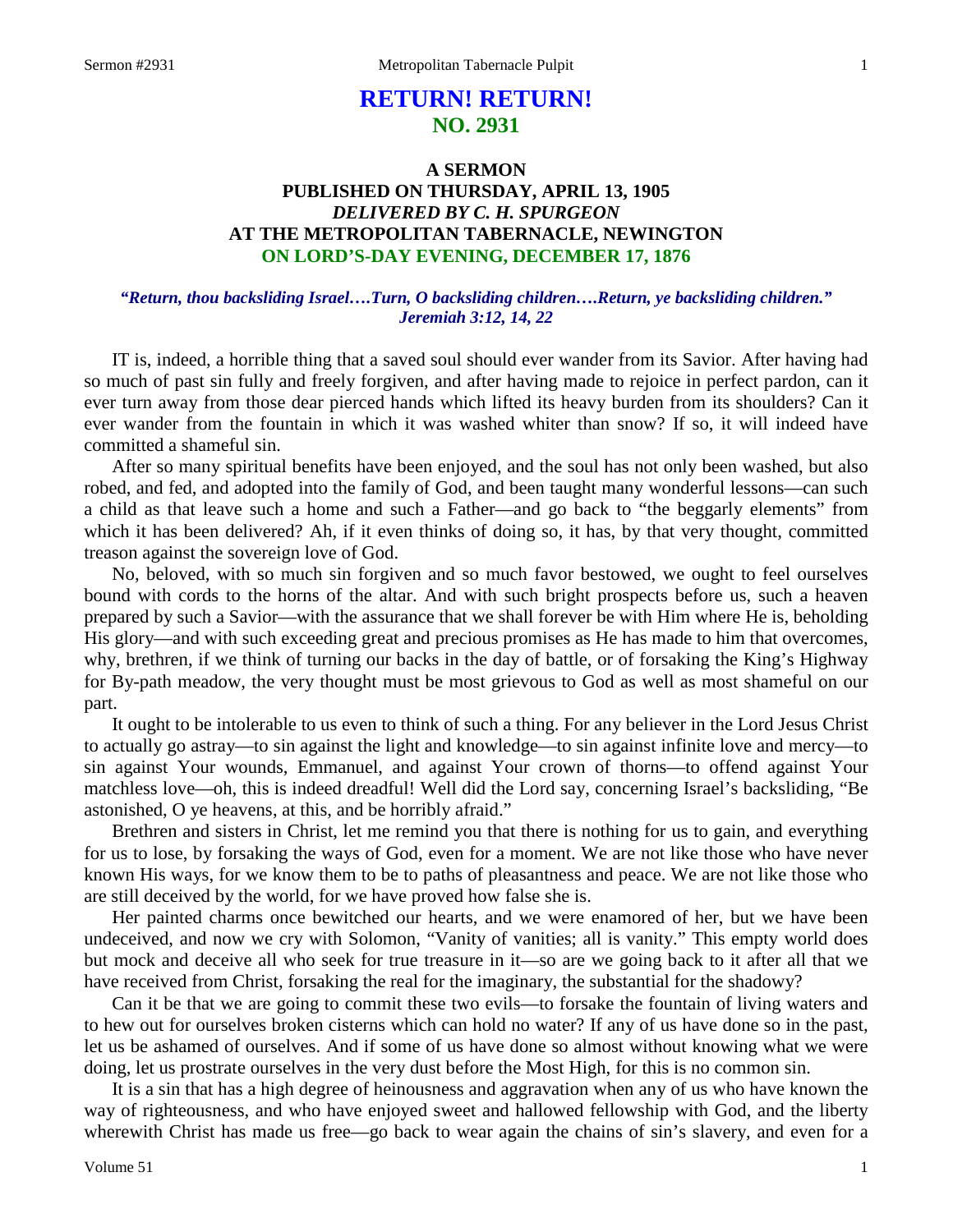while, or in part, again have a guilty complicity with that vain world which we professed to have forsaken once for all.

Every man, however great his experience may be, is in danger. I have heard that more horses fall at the bottom of the hill than anywhere else because the drivers fancy they have no need to hold them up when they have reached the bottom of the hill. And I have noticed that some of the saddest falls I have ever witnessed among Christian men have been among elderly Christians—among they who said of the young people, "Ah, they ought to be very watchful, for they have strong passions, and they may very easily be led astray. But as for us, we have had such a long experience that we have passed out of the range of temptation." The most dangerous place in the world is that which is supposed to be beyond the reach of temptation.

The power of the devil is most often to be feared when he has left you alone for a while, for he has then probably left you to something or someone who will be more dangerous to you than he himself would be. That is to, say, when a man says, "I shall never be tempted again," he has already fallen into one of the devil's most dangerous snares, for the pride of his heart has deceived him and made him an easy prey to the great adversary.

Satan delights to pluck grey beards and to prove their owners to be fools. He has great joy in tripping up young men, in the fullness of their strength, to show that he is more than a match for the very strongest of them. But he is even more glad to waylay a man in middle life and to teach him that, even when he thinks he has all his wits about him, he is not so shrewd as the old tempter is.

But I think it is his chief delight to waylay those who imagine that their long experience will preserve them from the snares of Satan. Therefore I say that we are all of us, from the little child to the man who is on the very brink of heaven—from the most timid up to the bravest of us all—in danger from our great adversary.

Remember the dreadful conflict with Satan which John Knox had just as he was about to enter heaven—and remember Martin Luther's desperate fight with the arch-fiend even in the midst of the waters of Jordan—and learn from the experience of these mighty men of God that we are all, evermore, from the first to the last, in danger.

And therefore all of us have need to cry unto the Lord unceasingly,—

*"Keep us, Lord, oh keep us ever, Vain our hope if left by Thee; We are Thine; oh leave us never, Till Thy face in heaven we see; There to praise Thee Through a bright eternity.*

*"All our strength at once would fail us, If deserted, Lord, by Thee; Nothing then could aught avail us, Certain our defeat would be: Those who hate us Thenceforth their desire would see."*

Now, supposing that I am addressing any persons who have, unhappily, fallen into this sin, what is the message that I am to give to them from my Lord? After this morning's service, I was talking with a brother in Christ who was in this sad condition. If he is here now, I would very affectionately commend to him the message which the Holy Spirit sends to him and to all who are like him—the word which comes over and over again in the three texts upon which I am about to speak to you—"Return! Return!"

**I.** In trying to press that one simple message home to the backsliding heart, I shall, first of all, speak of THE SURPRISE WHICH THIS MESSAGE OUGHT TO AWAKEN—"Return!"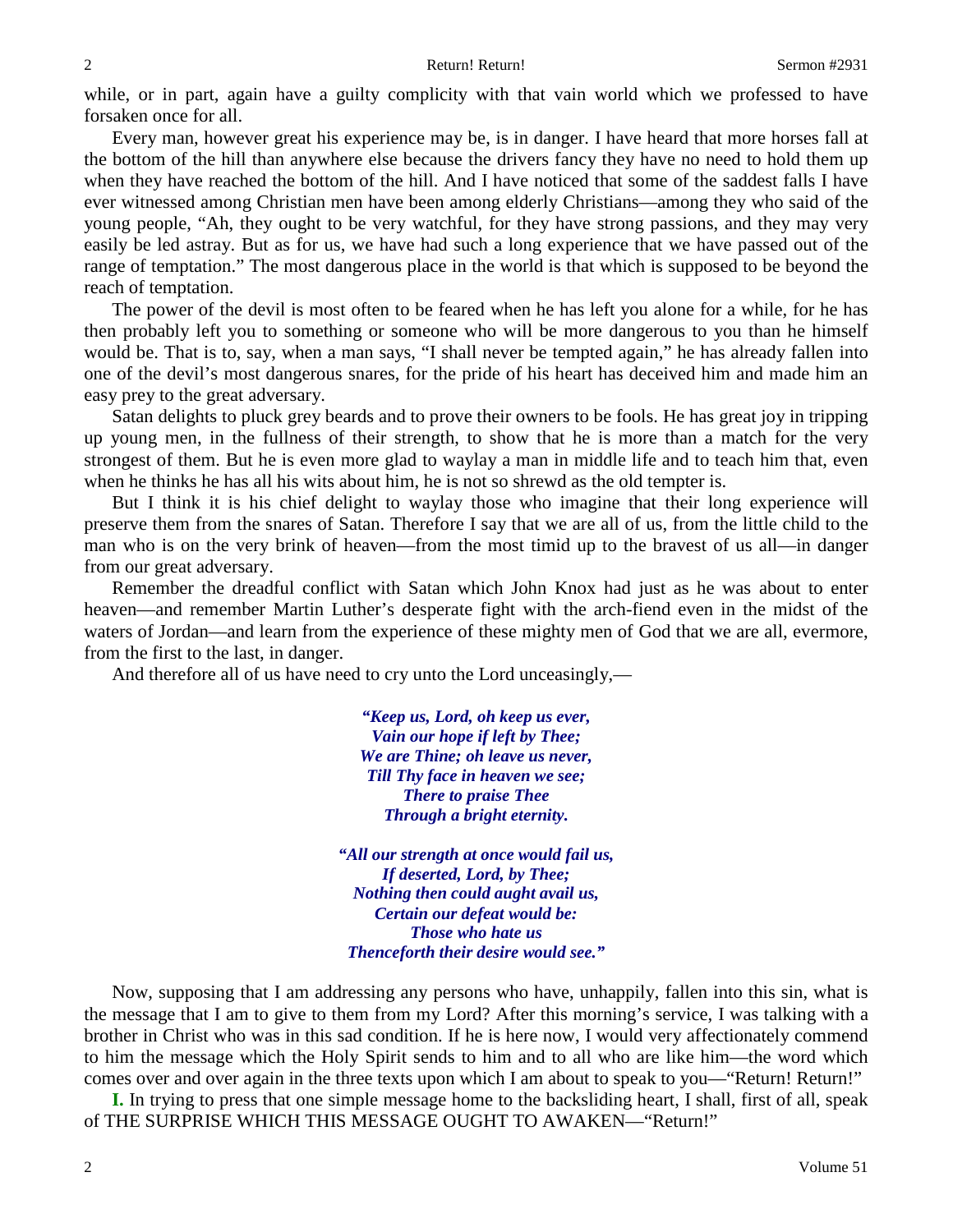#### Sermon 2931 **Return!** Return! Return!

Does God really mean that? After I have wandered so far from Him, does He invite me to come back to Him? Yes, beloved, He does, and He does so fully realizing all that the word "Return" involves. There is a holy jealousy in the heart of God, which causes Him to feel a righteous anger when any of His children wander away from Him. Yet this word "Return" proves that He has put aside that jealousy in a marvelously gracious manner.

Let me read to you what the Lord says in the first verse of the chapter from which my texts are taken, for I want to keep you to God's own Word, which will do you far more good and give you far more solid comfort than any word of mine. "They say"—that is, everybody says it—"If a man puts away his wife, and she go from him, and becomes another man's, shall he return unto her again? shall not that land be greatly polluted? but thou hast played the harlot with many lovers; yet return again to me, saith the LORD."

I cannot say much about the illustration which the Lord here uses—it is a thing to be thought of rather than to be talked about—but do you not see that the delicacy, which makes a man feel that he cannot take back his erring spouse, is far more developed in the mind of God? Yet, over the head of that delicacy, there rides this omnipotent love, which makes Him say, even to you who have wandered the furthest from Him, "Return unto Me, notwithstanding all that has happened." Are you not surprised at the Lord's message when it is set before you in such a light as this? Yet, surprising as it is, I pray you to believe it and promptly to obey it.

The wonder is increased when we remember that the sin of going away from God has, in some cases, been *so grossly committed as to involve a terrible mass of guilt*. If you read the whole of this chapter which is more suitable for your own private reading than for the general congregation—you will see that Israel had wandered from the Lord in the most shameless manner, and yet He said to her, "Return, thou backsliding Israel."

Now, if you are indeed a child of God, although you may have become neglectful of the Sabbath though it may have been a long time since you bowed your knee in prayer—though your Bible has become covered with dust through your neglect—and though you have so acted that even mere worldlings might have been ashamed to act as you have done—yet, still, almighty mercy, with the tear of pity standing in its eye, says to you, "Return, return, return." It condemns your sin and you also must condemn it, for it is an exceedingly loathsome and horrible thing—but you, yourself, that same mercy fain would save—and it says to you still, "Return, return, return."

To add to the wonder that this message excites, remember *the obstinate adherence to evil which some of you have evinced even when you have been suffering for your wrongdoing*. Turn to the third verse, "Therefore the showers have been withholden, and there hath been no latter rain; and thou hadst a whore's forehead, thou refusedst to be ashamed."

God had kept back the rain and thus had prevented the ripening and ingathering of the harvest. Famine and want had stalked through the land and smitten multitudes of the guilty people with death. Those who were spared knew why this judgment had come, yet they did not return unto the Lord. They had a forehead of brass and they would not own their guilt, but obstinately clung to their sin.

Brother, sister, have you had this painful experience? Have you been divinely afflicted again and again, and yet have you not repented and turned to the Lord? And notwithstanding that the blows of His rod appear to have been lost upon you, and though He has scourged you again and again, apparently to no purpose, still does His blessed Spirit yearn over you, and the message He sends to you is not one of condemnation or threatening, but simply this, "Return, return, return."

Oh, this is indeed amazing love that puts up with your ill manners and will not take "no" for an answer from you, but still sweetly invites you to return to the Lord from whom you have wandered so far—and against whom you have sinned so grossly!

Notice, also, that *these sinful people had refused repeated invitations to return to the Lord*. How tenderly He says, in the fourth verse, "Will you not, from this time, cry unto me, My father, thou art the guide of my youth?" As if the Lord meant to say to the sinning one, "Have you not had sufficient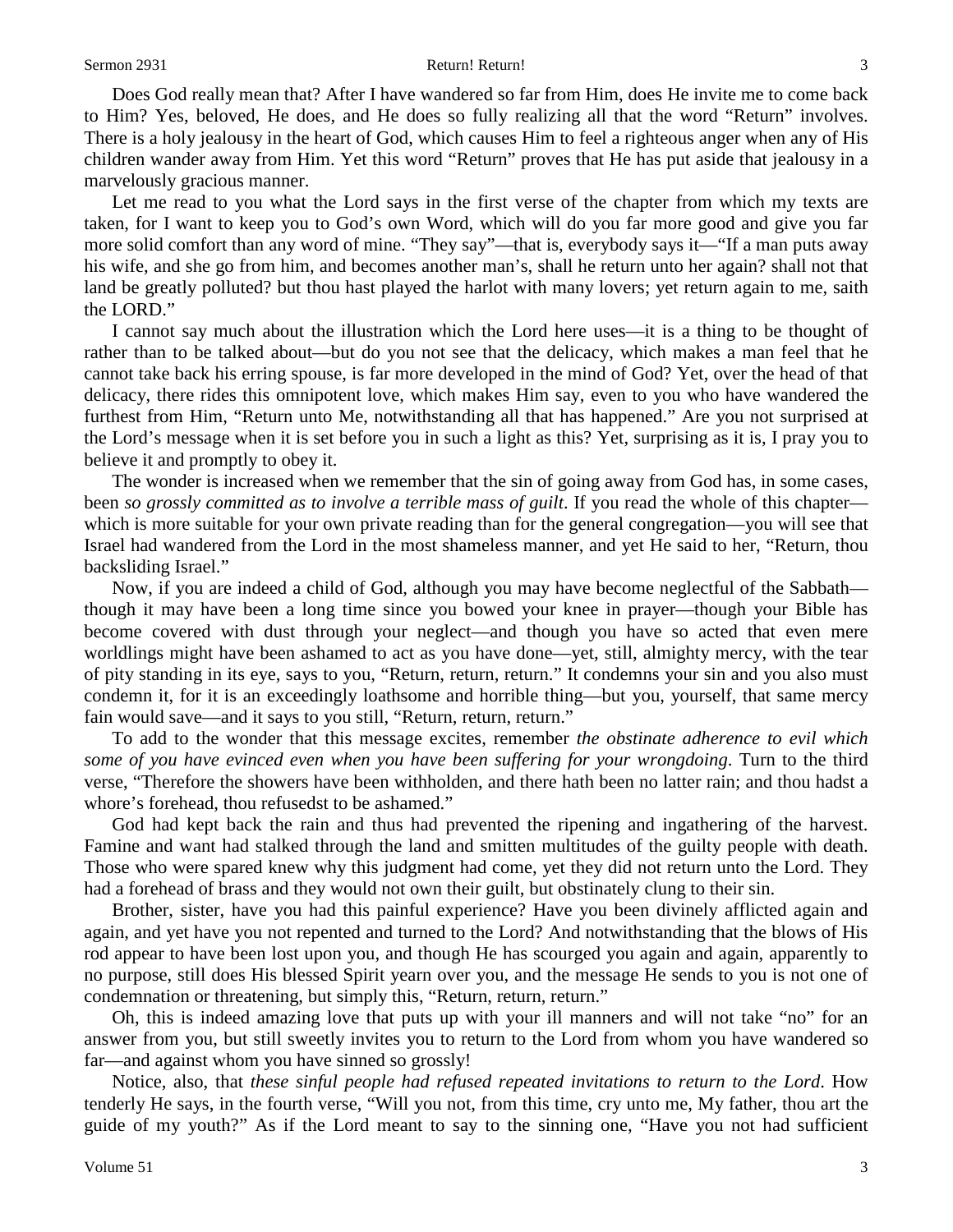suffering as the result of your sin? The showers have been withheld, poverty has come upon you, your barns are empty, and there is no corn in the fields to fill them. Will you not, at least from this time, begin to call Me, 'Father,' and ask Me to be your friend?"

Yet the guilty nation put all this pleading aside. But even then, the Lord still cried, "Return, return, return." And if, dear friends, you have heard a great many earnest, faithful sermons, and had many loving entreaties from Christian men and women—and yet have put them all aside—it is unutterably grievous that it should have been so, yet still there is only this message for you, even now, "Return, return, return."

Worse still, *these people had even turned the grace of God into licentiousness and had made mischief out of God's goodness*. Read in the fifth verse, what they said—"Will he reserve his anger for ever? will he keep it to the end? Behold, thou hast spoken and done evil things as thou couldest." Because God is so merciful, they were the more sinful—and because He does not keep His anger forever, therefore they dared to provoke it again and again.

This is one of the worst ways in which sinners prove how exceedingly sinful they are. A man is very far gone in guilt when he reads grace the wrong way upwards, and infers, from the longsuffering of the Lord, that he may continue in sin. Still, if you have done this, my brother or my sister, the Lord's message to you is, "Return, return, return."

Give me your hand and come you back, with melting heart and streaming eyes—and seek your Heavenly Father's face again, for the great bell still rings out from the hospice of mercy and its message to you is this, "Though you have lost your way in the blinding snows of despondency and doubt, mercy is still proclaimed to you—therefore Return, return, return." Can you not hear that great bell swinging in the tower of God's love and compassion? Turn your head that way and ask the Lord to lead you whither that bell's message summons you—"Return, return, return."

**II.** Now, in the second place, we will change the run of our thought a little by noting that THIS VOICE MUST AWAKEN MANY MEMORIES IN THE BACKSLIDER'S MIND.

He has long been going away from God, but even while he has been sitting in this place, he has been obliged to think of former and happier times in his history. And now that word "Return" causes him to recollect *the time when he first came to the Lord*. Ah, my brother, with what a broken heart, and with what terrors and alarms, and with what weeping eyes you loved up to Jesus on the accursed tree! And as you looked to Him, you found, as you thought, and as I hope you really did, peace, and pardon, and everlasting life. Where have you been, my brother, since that memorable day? Where have you been?

Wandering from that dear cross, always going further and further away from that divine love incarnate which hung bleeding there for you. Peter, your Lord's loving, pitying eyes are still fixed upon you, though you have denied Him and have falsely said, "I know not the man." Still do the glances of His eye say, "Peter, return to Me. Return, My poor, foolish, sinful disciple. You have sadly fallen by your iniquity, but although you have so greatly changed, I have not. My heart still yearns for you. Return unto Me, for I have redeemed you."

That word "Return" must also awaken in your memories *recollections of the happy days you used to have when you were living near to God*. Some of you have had times of great joy and gladness in this very Tabernacle. You used to sing as sweetly and as joyfully as any, especially when we sang the song of songs,—

# *"Worthy the Lamb, for He was slain."*

Ah! you loved Him then, did you not? You were not a hypocrite, were you? You meant what you sang and you did feel it, did you not? You have had, since then, often to question yourselves to know whether you really were sincere at that time, or not. Yet I hope you can truthfully say, "Lord, thou knowest all things, thou knowest that I did love thee then."

Why, the time was, when the very mention of that dear name used to fire your blood as the sound of martial music stirs the soldier's spirit in the day of battle. You know how you would have gone over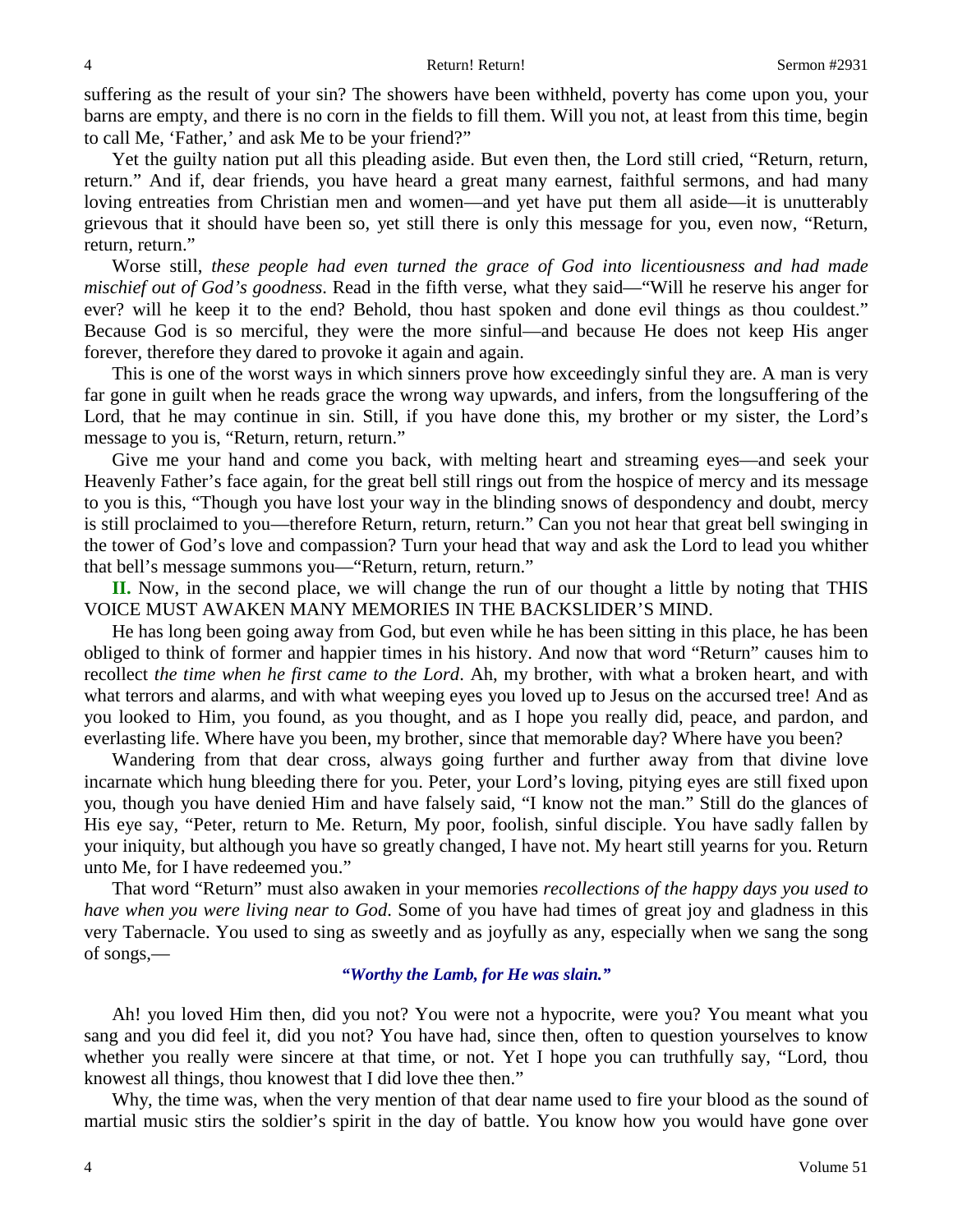hedge and ditch to hear the Gospel preached in those days—and you would cheerfully have put up with the discomforts of standing in the aisle of the overcrowded building—you were not so dainty and thinskinned then as you are now.

How you relished the Gospel then! What sweetness, what marrow and fatness it was to your spirit at these communion times when you sat among the people of God and remembered the dying love of Christ! Many and many a time you have joined with your fellow members in singing,—

> *"My willing soul would stay In such a frame as this, And sit and sing herself away To everlasting bliss."*

Yet now, alas! you have but to sing, or to sigh,—

# *"What peaceful hours I then enjoyed, How sweet their memory still!"*

Well, let the recollection of them come up in your mind, for it will do you good. While you hear your Lord saying to you, "Return, return," it will help you to return if you recall what it is to which you have to return—those halcyon days, those happy Sabbaths, when your heart seemed to have a whole peal of bells within it, and every one of them gave forth the richest melody to the praise and glory of Jesus Christ, your Lord and Savior.

Do you not also recollect *how you used to talk to others about the Savior?* Ah, my brethren, if I ever wander from my Lord, my sermons will be a sufficient rebuke to me even if no one says a word to reprove me for my backsliding. What are you doing, you who once preached so earnestly to others? What are you doing, you who used to conduct a Bible class, where you warned young people against going into the world, yet you have gone there yourself? You used to tell them that, if all others in the world should be ashamed of Christ, you would never be ashamed of Him, yet you are.

You used to pray very fervently at the prayer meeting. You visited the sick and cheered them, and God made you useful to souls that are now in heaven—yet you have begun to doubt whether you will ever get there yourself. O soul, remember whence you have fallen, and repent and do your first works! If you are indeed a child of God, let the recollection of your own sermons, and addresses, and warnings, and prayers rise up before your spirit, to stir your conscience, and to make you feel ashamed of your backsliding.

The Lord's call to you to return to Him will probably also awaken other memories. It will help you to remember *how it was you first went astray.* You went on swimmingly at first, did you not? But where did you begin to go astray? Nine times out of ten, declension from God begins in the neglect of private prayer. Possibly, it was so in your case.

And it may be that everything seemed to go about as well with you when you did not pray as when you did. Indeed, everything went far too smoothly with you—it would have been much better for you if your way had been hedged up with thorns and briers. Then you know that you began to get lax in your mode of life. You would not admit that you were doing anything that was sinful—and you were very angry with those who told you that you were in danger. You said that you did not believe in such Puritanical preciseness as they advocated—you were a man who could think and decide for himself.

And you did so, did you not, and have you not thought yourself and brought yourself into a sad plight? And you were going to sail a little closer to the wind than others could do, because you felt that you had a stronger will than they had—and could turn your vessel whenever you pleased. There were certain amusements that might be harmful to young people, but not to you, for you felt that you had greater strength of mind than they had.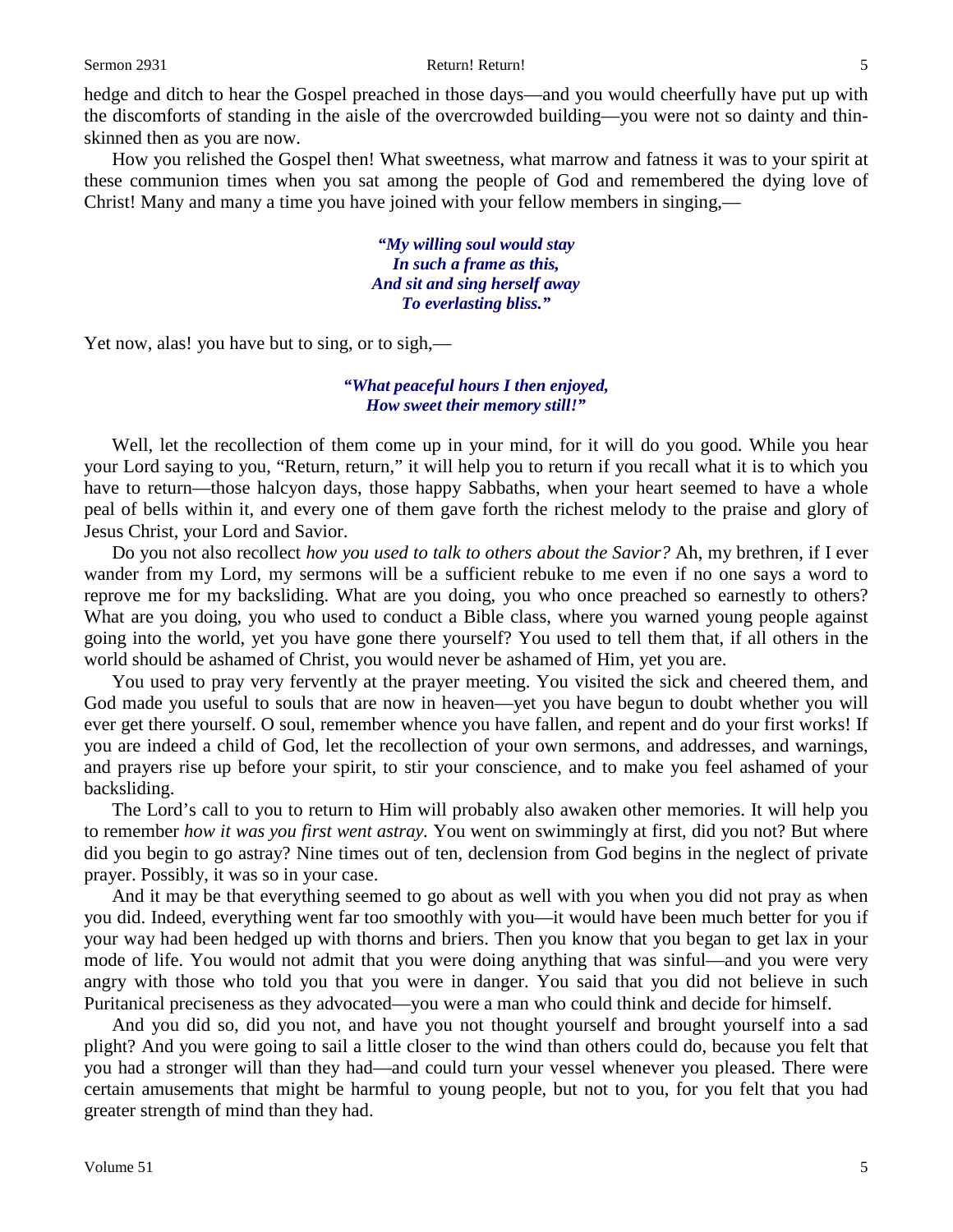That is how you began to wander from God. The declension came on by degrees. You did not jump down all at once, but you went down just as surely step by step. As to your first little slip, as you called it, you said there was nothing wrong in it. And nothing wrong in the second slip, and not much wrong in the third slip by itself—but putting them all together, with all the subsequent slips—where have they landed you?

Yet, notwithstanding all this, I want you to hear the Master still saying to you, "Return, return, return." Remember how far you have to go back, for you have to traverse again all that road along which you came with your face turned the wrong way.

**III.** Now we will pass on to notice, in the third place, THE REASONS WHICH ARE URGED IN THE CONTEXT WHY WE SHOULD RETURN.

Look at the twelfth verse. I think I will not explain these reasons, but just read them to you. "Return, thou backsliding Israel, saith the LORD, and I will not cause my anger to fall upon you: for I am merciful, saith the LORD, and I will not keep anger for ever." Can you hear that verse without tears coming into your eyes? There is forgiveness, mercy, pardon, still in your Lord's heart—will not that blessed fact lead you to come back to Him?

Now read the fourteenth verse, for it contains a second reason why you should return to the Lord. "Turn, O backsliding children, saith the LORD; for I am married unto you." Can you believe that? If you can, you cannot continue to be a backslider. After all that you have done against Him, the Lord still owns the marriage bond that exists between your poor polluted souls and His own holy and gracious self, and He says to you, "Turn, O backsliding children, for I am married unto you." Who can hold back when the Lord uses such an expression as that—"married unto you"—you black, foul wanderer—"I am married unto you"?

In the East, a man could very easily divorce his wife—he just gave her a letter and sent her away. But the Lord, the God of Israel, says that He hates putting away—that is to say, He hates divorce and He never will have a divorce from the soul that has once been married to Him. Come back to Him, then. If He is so faithful despite your sin, let your heart yearn towards Him. Return to your first Husband, for it was better with you then than now.

Now read the twenty-second verse, "Return, ye backsliding children, and I will heal your backslidings." Is not that another blessed reason why you should return unto the Lord? He promises that He will remove all the evil that sin has done to you and that into whatsoever sin you may have fallen through your wanderings, He will rescue you from it. He will treat your backsliding as a disease and heal it. I need scarcely stay to tell you what is the remedy that He will apply to you, for you all know that it is by the stripes of Jesus that we are healed.

So, come again to that cross to which you came at first and there you shall again find that His dear pierced hands shall be laid upon your wounds, taking the venom out of them, and so perfectly restoring you that your flesh shall come again unto you like the flesh of a little child. And then you will be able to gratefully sing, "He restoreth my soul: he leadeth me in the paths of righteousness for his name's sake." "Bless the LORD, O my soul: and all that is within me, bless his holy name."

**IV.** I am speaking briefly upon each point, but I trust that each one of them will abide in your memories without a multitude of words to press the truth home to your hearts. And I want you, in the fourth place, to notice SOME GRACIOUS DIRECTIONS WHICH ARE GIVEN TO ASSIST YOU TO RETURN UNTO THE LORD.

Read the thirteenth verse if you wish to learn the way by which you are to return—and give heed to every syllable of it, "Only acknowledge thine iniquity, that thou hast transgressed against the LORD thy God, and hast scattered thy ways to the strangers under every green tree, and ye have not obeyed my voice, saith the LORD."

That is the first thing you have to do—*make a full confession of your wrongdoing*. Go at once to God and make it. Do not delay another minute. You have sinned against the Lord—go to Him and own from your very heart that you have done so.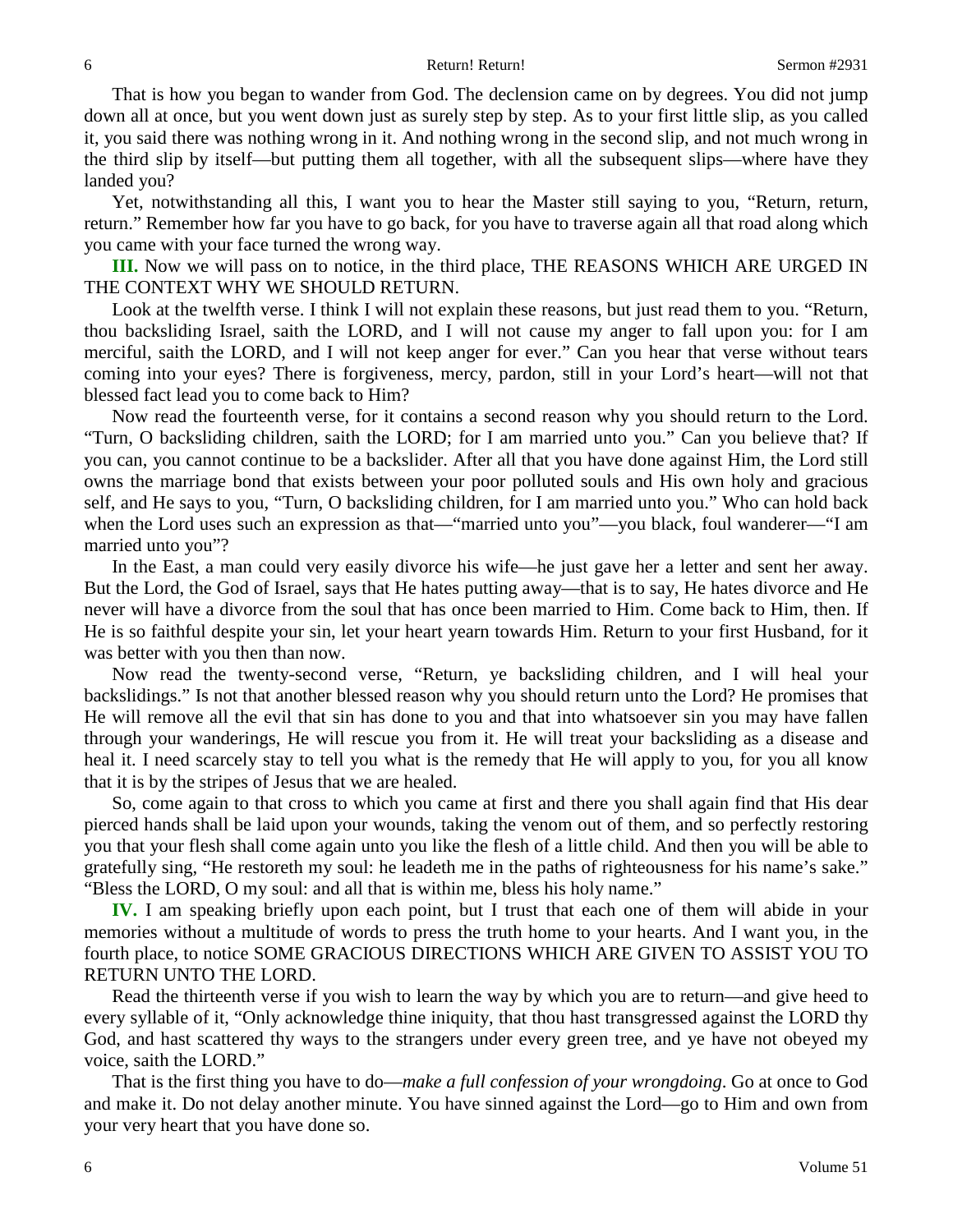#### Sermon 2931 **Return!** Return! Return!

Then turn to the twentieth and twenty-first verses, "Surely as a wife treacherously departeth from her husband, so have ye dealt treacherously with me, O house of Israel, saith the LORD. A voice was heard upon the high places, weeping and supplications of the children of Israel: for they have perverted their way, and they have forgotten the LORD their God."

So, let *the acknowledgment of your wrongdoing be attended with deep contrition of heart*. Be grieved that you have grieved your God. Ask the Holy Spirit to melt your spirit, so that you may mourn before the Most High and lament that you have wandered so far from Him.

Once again, the way to come back to God is plainly set before you at the end of the twenty-second verse, "Return, ye backsliding children, and I will heal your backslidings. Behold, we come unto thee; for thou art the LORD our God." *Take the Lord to be your God all over again,* Go back and begin again where you began before with the Father, and with the Son, and with the Holy Spirit. May the Sacred Trinity graciously enable you to do so!

And further, *come back to the Lord by confessing the result of your sin*, the mischief that it has brought upon you, even as these ancient backsliders did when they sorrowfully said, "For shame hath devoured the labor of our fathers from our youth; their flocks and their herds, their sons and their daughters. We lie down in our shame, and our confusion covereth us: for we have sinned against the LORD our God, we and our fathers, from our youth even unto this day, and have not obeyed the voice of the LORD our God."

So, dear friends, you see that the way to get back to God is to confess the wrong that you have done by wandering away from Him—to lament that wrong and again to take the Lord to be your God by an act of simple faith—and to begin once more even as you began your spiritual life.

It is possible that you are anxious to know whether you ever were a child of God or not. Well, that is a knot which you cannot untie, so you had better cut it. Do you ask, "How can I cut it?" You can do it in this way. Say to yourself, "If I am not a saint, I am a sinner, and Christ Jesus come into the world to save sinners, so I will trust Him to save me." I have begun again, in this fashion, a great many times. Often, when doubts and fears have arisen within my spirit, and my evidences have grown dim, I have found that the best thing I could do was to pray the publican's prayer, and cry, "God be merciful to me a sinner."

I am only asking you, poor wandering soul, to do that which it is the delight of God's people to be doing every day. Come, repenting and humbled, and take the Lord Jesus Christ again to be your All in all, your living, loving Savior.

**V.** Now, lastly, I want to encourage you to return to the Lord by very briefly mentioning SOME OF THE MERCIES WHICH GOD PROMISES IN ORDER TO KEEP YOU FROM ANY FUTURE WANDERING.

Our blessed Master knows that *many of His children wander because they are not well fed*. There were many supposed converts, during the recent revival, of whom we have not heard anything, simply because there was nobody to look after them. In many cases, when the evangelists, whom God so greatly blessed, had gone to other places, their converts were left to starve spiritually.

Listen to the fifteenth verse of this chapter, those of you who have been thus starved, whose backsliding was, in the first instance, the result of your not hearing good Gospel teaching, "I will give you pastors according to mine heart, which shall feed you with knowledge and understanding." Plead that promise with the God who gave it and you will find that He will fulfill it in your experience.

The next thing that you need, in order to keep you from further wandering from God, is that *you should seek to become more spiritual in your worship*. Some poor souls, who are, we trust, truly converted, never seem to get beyond mere external, formal worship. They do not get into the heart of it. Let all such persons note what the Lord says in the sixteenth verse, "And it shall come to pass, when ye be multiplied and increased in the land, in those days, saith the LORD, they shall say no more, The ark of the covenant of the LORD: neither shall it come to mind: neither shall they remember it; neither shall they visit it; neither shall that be done any more."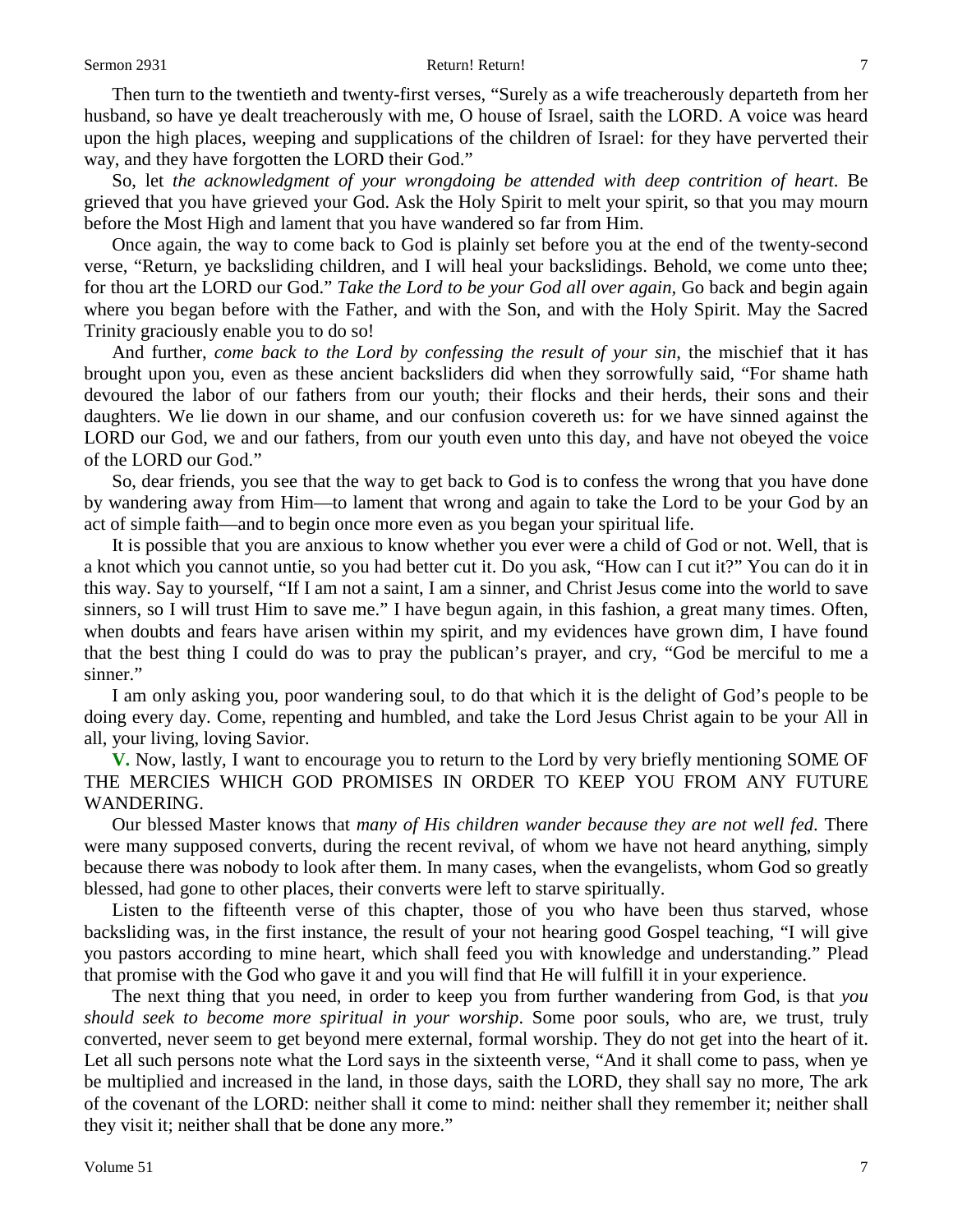That is to say, mere formal worship shall come to an end, "At that time they shall call Jerusalem the throne of the LORD; and all the nations shall be gathered unto it, to the name of the Lord, to Jerusalem: neither shall they walk any more after the imagination of their evil heart." To be enabled to render true, spiritual worship unto the Lord, and to learn the inner meaning of His Word, will cause you to be established in the faith, so that you will not be likely to be carried about with every wind of doctrine and be caused to backslide.

Bear with me just a minute while I give you another sweet promise which will help to keep you from again wandering from the Lord. *You shall have the Spirit of adoption in your heart*, as the Lord says, in the nineteenth verse, "But I said, How shall I put you among the children, and give thee a pleasant land, a goodly heritage of the hosts of nations? and I said, Thou shalt call me, My father; and shalt not turn away from me." O beloved, get a firm grip of that precious promise, for it assures you that final perseverance which is the heritage of the saints. "Thou shalt call me, My father; and shalt not turn away from me." As the Lord promises that great blessing, there need be no fear of your backsliding to destruction, whatever your temptations may be in the days and years that are yet to come.

Last of all, if you wish to be kept from wandering away from the Lord, come back to the simplicity of your first dependence upon him. Read the twenty-third verse, "Truly in vain is salvation hoped for from the hills, and from the multitude of mountains: truly in the LORD our God is the salvation of Israel." So that, what you need is to get back again to the place where you first began to worship God in spirit and in truth, to know yourself to be His child, and to be clean cut off from every trust except in the Lord Himself.

You must see that salvation is all of grace from first to last—that it is the work of the Holy Spirit and that it is freely given to you, an undeserving, ill-deserving, hell-deserving sinner. When you get back to that blessed position, you will learn more of the love of God which will hold you with a grip that nothing can loose, and from which you shall never escape from this time forth and forever.

Therefore, poor backslider, come hither and breathe the prayer to your Heavenly Father, not merely to receive you, but also to keep you, so that henceforth you shall never again go astray from Him who keeps the feet of His saints. "And now unto him that is able to keep you from falling, and to present you faultless before the presence of his glory with exceeding joy, to the only wise God our Savior, be glory and majesty, dominion and power, both now and for ever. Amen."

## **EXPOSITION BY C. H. SPURGEON**

### *JEREMIAH 2:20-37*

**Verses 20-26.** *For of old time I have broken thy yoke, and burst thy bands; and thou saidst, I will not transgress; when upon every high hill and under every green tree thou wanderest, playing the harlot. Yet I had planted thee a noble vine, wholly a right seed: how then art thou turned into the degenerate plant of a strange vine unto me? For though thou wash thee with nitre, and take thee much soap, yet thine iniquity is marked before me, saith the Lord GOD. How canst thou say, I am not polluted, I have not gone after Baalim? see thy way in the valley, know what thou hast done: thou art a swift dromedary traversing her ways; a wild ass used to the wilderness, that snuffeth up the wind at her pleasure ; in her occasion who can turn her away? all they that seek her will not weary themselves; in her month they shall find her. Withhold thy foot from being unshod, and thy throat from thirst: but thou saidst, There is no hope: no; for I have loved strangers, and after them will I go. As the thief is ashamed when he is found,* 

And there are many people whose repentance is of no more value than the shame of a thief when he is found out. Oh, for something better and deeper than this!

**26-27.** *So is the house of Israel ashamed; they, their kings, their princes, and their priests, and their prophets, saying to a stock, Thou art my father; and to a stone, Thou hast brought me forth: for they*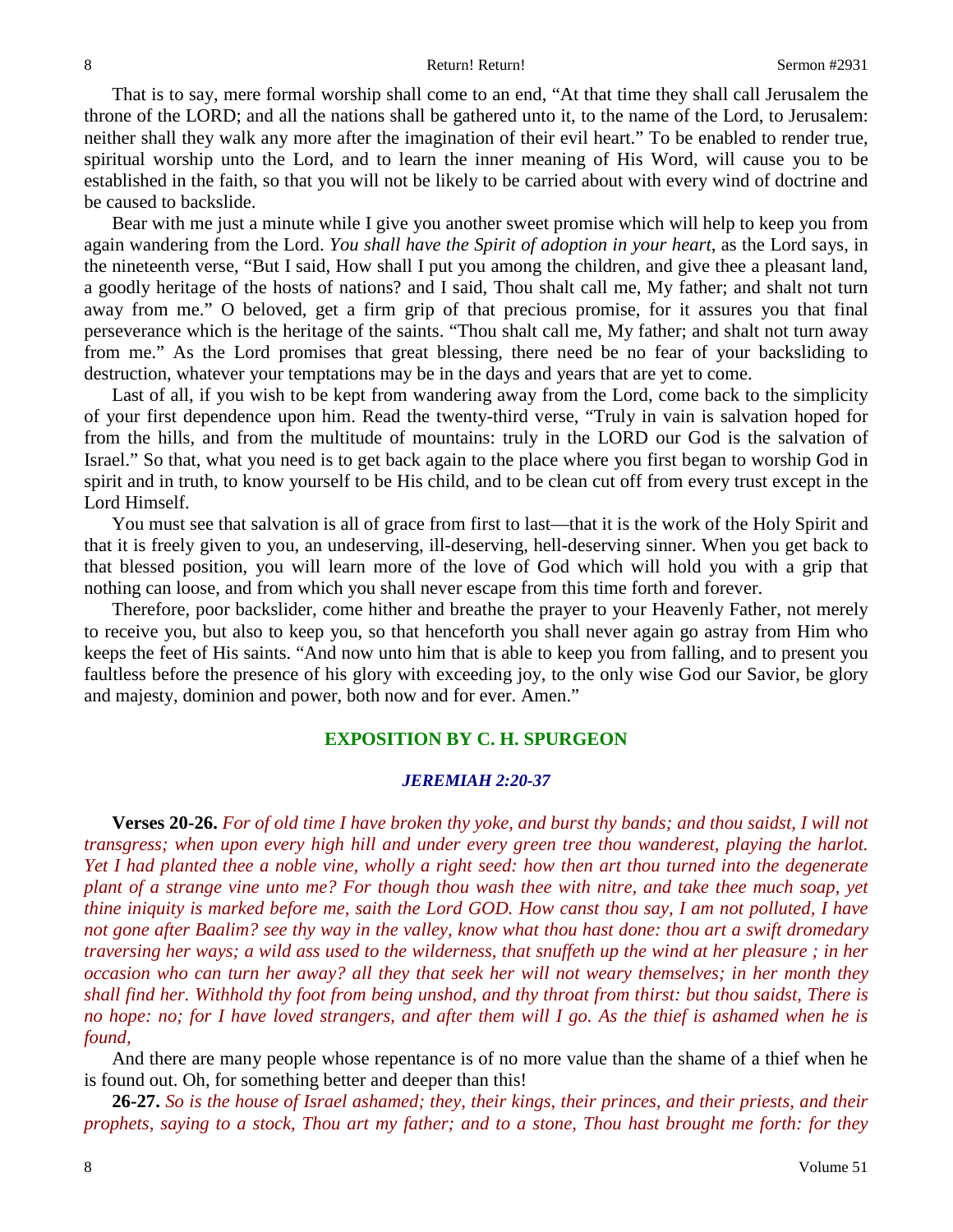#### Sermon 2931 **Return!** Return! Return!

*have turned their back unto me, and not their face: but in the time of their trouble they will say, Arise, and save us.*

Some men never pray except in stormy weather. Their religion is wholly dependent upon their condition and circumstances. If all is going well with them, they bend not their knees before the Lord. But when they are in sore distress, and especially if they think they are likely soon to die, then they cry unto God, "Arise, and save us," with no more true faith than these idolaters had when they cried to their powerless idols.

**28-30.** *But where are thy gods that thou hast made thee? let them arise, if they can save thee in the time of thy trouble: for according to the number of thy cities are thy gods, O Judah. Wherefore will ye plead with me? ye all have transgressed against me, saith the LORD. In vain have I smitten your children; they received no correction: your own sword hath devoured your prophets, like a destroying lion.*

So far from accepting God's rebukes in the right spirit and forsaking their idol gods, they even turned upon the Lord's messengers and put His prophets to death.

**31.** *O generation, see ye the word of the LORD.* 

"If you will not hear it, see it."

**31.** *Have I been a wilderness unto Israel? a land of darkness? wherefore say my people, We are lords; we will come no more unto thee?*

"Do you not see," says the Lord to these rebellious people, "how much I have done for you? Have you forgotten the numberless mercies I have lavished upon you? I have kept from you nothing that was really good for you. When you worshipped Me in sincerity and in truth, you prospered exceedingly. But when you turned away from Me, you made a sad mistake. See, then, the sermons which providence itself preaches to you if you will not hear what My prophets say to you in My name."

**32.** *Can a virgin forget her ornaments, or a bride her attire? yet my people have forgotten me days without number.* 

The very beauty of a believer—his glorious dress—is his God. Then can we ever forget Him, or all the precious things of the covenant of grace which He so freely bestows upon us? Can *we*—*can* we have fallen so low as to forget the God to whom we owe so much? Alas, He can still say, "My people have forgotten me days without number."

**33-34.** *Why trimmest thou thy way to seek love? therefore hast thou also taught the wicked ones thy ways. Also in thy skirts is found the blood of the souls of the poor innocents: I have not found it by secret search, but upon all these.*

God's ancient people had so completely turned away from Him, and wandered so far from Him, that they had practiced all manner of evil in order to prove their love for other gods. They even went among the heathen and taught them to sin yet worse than they had sinned before. This was most shameful backsliding, a horrible evil in the sight of God.

**35.** *Yet thou sayest, Because I am innocent, surely his anger shall turn from me.*

The most guilty people are often the most self-righteous. The sinful nation, which ought to have pleaded guilty, here says, "Because I am innocent, surely his anger shall turn from me."

**35.** *Behold, I will plead with thee, because thou sayest, I have not sinned.*

That is the great abuse of quarrel between God and men. Many a man still says, "I have not sinned," although God's law condemns him, and the very office of the Savior proves that the guilty one needed to be saved by One who was almighty. Self-righteousness is a thing which God utterly abhors.

**36.** *Why gaddest thou about so much to change thy way? thou also shalt be ashamed of Egypt, as thou wast ashamed of Assyria.*

First they trusted to Assyria to save them. And when that broken reed failed them, then they trusted to Egypt. And in a similar fashion, we go from one false hope to another—from one carnal confidence to another, gadding about to change our way—yet, all the while, *refusing* to turn to the Lord.

**37.** *Yea, thou shalt go forth from him, and thine hands upon thine head:*